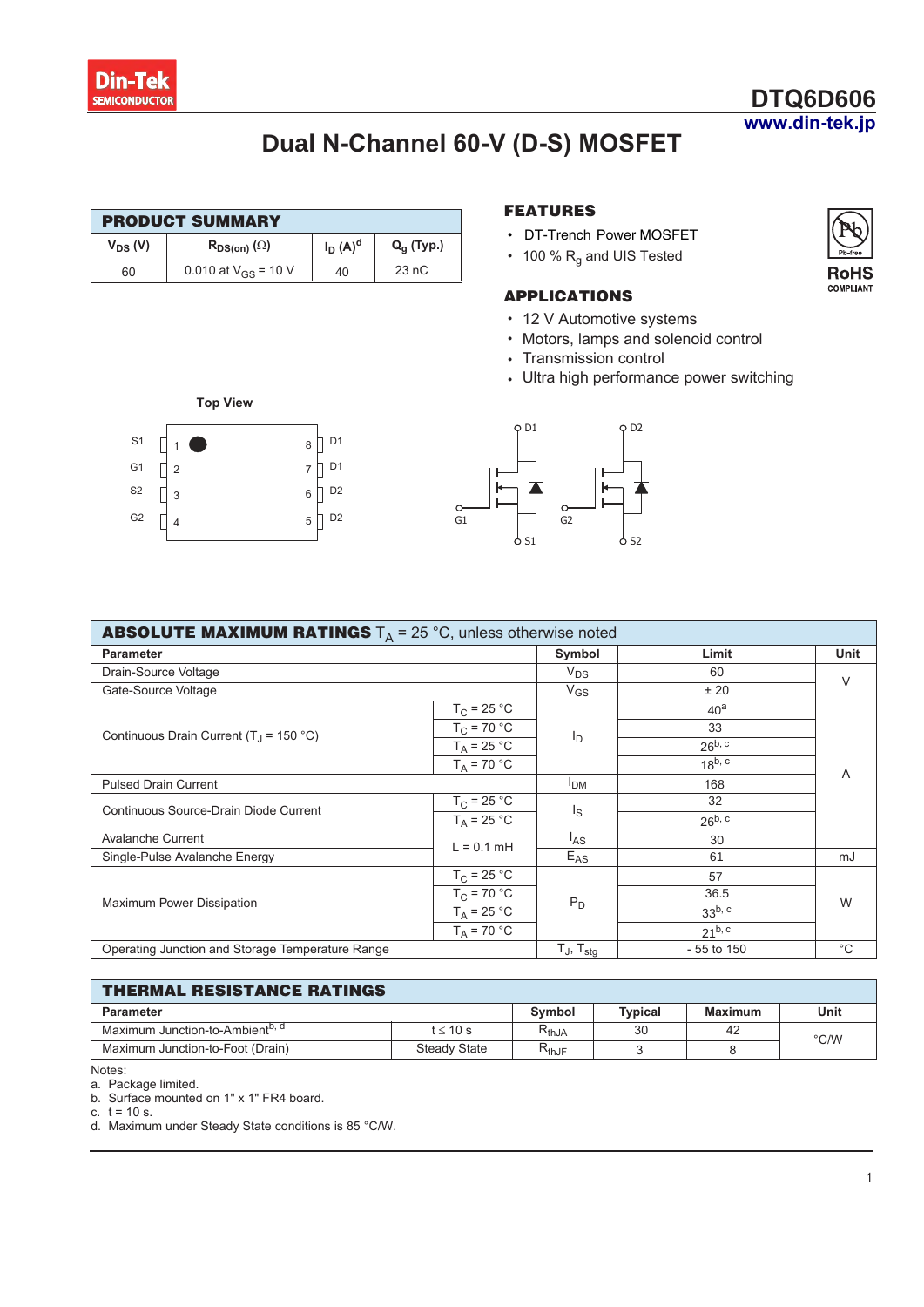

## **DTQ6D606** www.din-tek.jp

| <b>SPECIFICATIONS</b> $T_{\text{J}}$ = 25 °C, unless otherwise noted |                                     |                                                                |      |        |              |                       |  |
|----------------------------------------------------------------------|-------------------------------------|----------------------------------------------------------------|------|--------|--------------|-----------------------|--|
| <b>Parameter</b>                                                     | Symbol                              | <b>Test Conditions</b>                                         | Min. | Typ.   | Max.         | Unit                  |  |
| <b>Static</b>                                                        |                                     |                                                                |      |        |              |                       |  |
| Drain-Source Breakdown Voltage                                       | $V_{DS}$                            | $V_{GS}$ = 0 V, I <sub>D</sub> = 250 µA                        | 60   |        |              | $\vee$                |  |
| V <sub>DS</sub> Temperature Coefficient                              | $\Delta V_{DS}/T_J$                 | $I_D = 250 \mu A$                                              |      | 55     |              |                       |  |
| V <sub>GS(th)</sub> Temperature Coefficient                          | $\Delta V_{GS(th)}/T_J$             |                                                                |      | $-6.3$ |              | $mV$ <sup>o</sup> $C$ |  |
| Gate-Source Threshold Voltage                                        | $V_{GS(th)}$                        | $V_{DS} = V_{GS}$ , $I_D = 250 \mu A$                          | 0.5  |        | 2.5          | $\vee$                |  |
| Gate-Source Leakage                                                  | <sup>I</sup> GSS                    | $V_{DS}$ = 0 V, $V_{GS}$ = $\pm$ 20 V                          |      |        | ± 100        | nA                    |  |
|                                                                      |                                     | $V_{DS}$ = 48V, $V_{GS}$ = 0 V                                 |      |        | $\mathbf{1}$ |                       |  |
| Zero Gate Voltage Drain Current                                      | $I_{DSS}$                           | $V_{DS}$ = 48 V, V <sub>GS</sub> = 0 V, T <sub>J</sub> = 55 °C |      |        | 10           | μA                    |  |
| On-State Drain Current <sup>a</sup>                                  | $I_{D(0n)}$                         | $V_{DS} \ge 5$ V, $V_{GS} = 10$ V                              | 40   |        |              | A                     |  |
|                                                                      | $R_{DS(on)}$                        | $V_{GS}$ = 10 V, $I_D$ = 10A                                   |      | 0.010  | 0.013        |                       |  |
| Drain-Source On-State Resistance <sup>a</sup>                        |                                     | $V_{GS}$ = 4.5 V, $I_D$ = 8A                                   |      | 0.015  | 0.019        | Ω                     |  |
| Forward Transconductance <sup>a</sup>                                | $g_{fs}$                            | $V_{DS}$ = 10 V, $I_D$ = 10A                                   |      | 50     |              | S                     |  |
| <b>Dynamic</b> <sup>b</sup>                                          |                                     |                                                                |      |        |              |                       |  |
| Input Capacitance                                                    | $C_{\text{iss}}$                    |                                                                |      | 2160   |              |                       |  |
| <b>Output Capacitance</b>                                            | $\overline{C}_{\text{oss}}$         | $V_{DS}$ = 30 V, $V_{GS}$ = 0 V, f = 1 MHz                     |      | 198    |              | pF                    |  |
| Reverse Transfer Capacitance                                         | $C_{rss}$                           |                                                                |      | 83     |              |                       |  |
| <b>Total Gate Charge</b>                                             | $Q_g$                               |                                                                |      | 25     |              | nC                    |  |
| Gate-Source Charge                                                   | $\overline{\mathsf{Q}}_{\text{gs}}$ | $V_{DS}$ = 30 V, $V_{GS}$ = 10V, $I_D$ = 10 A                  |      | 4.7    |              |                       |  |
| Gate-Drain Charge                                                    | $Q_{gd}$                            |                                                                |      | 8.5    |              |                       |  |
| Gate Resistance                                                      | $R_g$                               | $f = 1$ MHz                                                    |      | 4.3    | 5.5          | $\Omega$              |  |
| Turn-On Delay Time                                                   | $t_{d(on)}$                         |                                                                |      | 12     | 19           |                       |  |
| <b>Rise Time</b>                                                     | t,                                  | $V_{DD}$ = 30 V, R <sub>1</sub> = 5.4 $\Omega$                 |      | 30     | 55           |                       |  |
| Turn-Off DelayTime                                                   | $t_{d(\text{off})}$                 | $I_D \cong 10$ A, $V_{GEN} = 4.5$ V, $R_q = 1$ $\Omega$        |      | 20     | 33           |                       |  |
| Fall Time                                                            | tғ                                  |                                                                |      | 20     | 29           |                       |  |
| Turn-On Delay Time                                                   | $t_{d(0n)}$                         |                                                                |      | 8      | 16           | ns                    |  |
| <b>Rise Time</b>                                                     | $t_{r}$                             | $V_{DD}$ = 30 V, R <sub>1</sub> = 5.4 $\Omega$                 |      | 13     | 18           |                       |  |
| Turn-Off DelayTime                                                   | $t_{d(\text{off})}$                 | $I_D \cong 10$ A, $V_{GEN} = 10$ V, $R_q = 1$ $\Omega$         |      | 15     | 23           |                       |  |
| Fall Time                                                            | tғ                                  |                                                                |      | 10     | 15           |                       |  |
| <b>Drain-Source Body Diode Characteristics</b>                       |                                     |                                                                |      |        |              |                       |  |
| Continous Source-Drain Diode Current                                 | $I_{\rm S}$                         | $T_C = 25 °C$                                                  |      |        | 40           | A                     |  |
| Pulse Diode Forward Current <sup>a</sup>                             | $I_{SM}$                            |                                                                |      |        | 168          |                       |  |
| Body Diode Voltage                                                   | $V_{SD}$                            | $I_S = 2 A$                                                    |      | 0.7    | 1.2          | $\vee$                |  |
| Body Diode Reverse Recovery Time                                     | $t_{rr}$                            |                                                                |      | 25     | 50           | ns                    |  |
| Body Diode Reverse Recovery Charge                                   | $Q_{rr}$                            | $I_F = 5.5$ A, dl/dt = 100 A/µs, T <sub>J</sub> = 25 °C        |      | 25     | 53           | пC                    |  |
| Reverse Recovery Fall Time                                           | $t_{a}$                             |                                                                |      | 19     |              |                       |  |
| Reverse Recovery Rise Time                                           | th                                  |                                                                |      | 6      |              | ns                    |  |

Notes:

a. Pulse test; pulse width  $\leq 300$  µs, duty cycle  $\leq 2$  %.

b. Guaranteed by design, not subject to production testing.

Stresses beyond those listed under "Absolute Maximum Ratings" may cause permanent damage to the device. These are stress ratings only, and functional operation<br>of the device at these or any other conditions beyond those in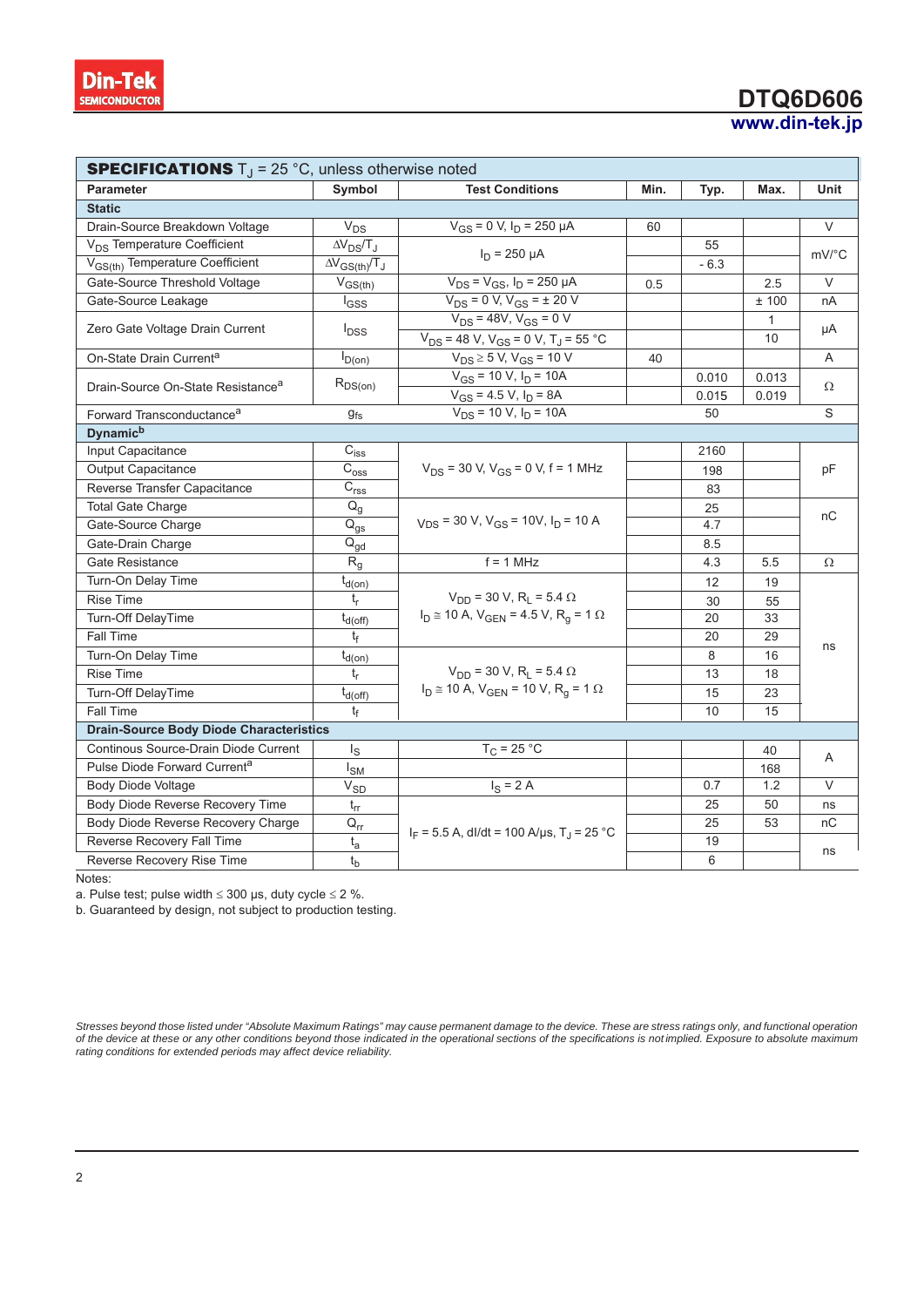

## **DTQ6D606** www.din-tek.jp

### **TYPICAL CHARACTERISTICS** 25 °C, unless otherwise noted

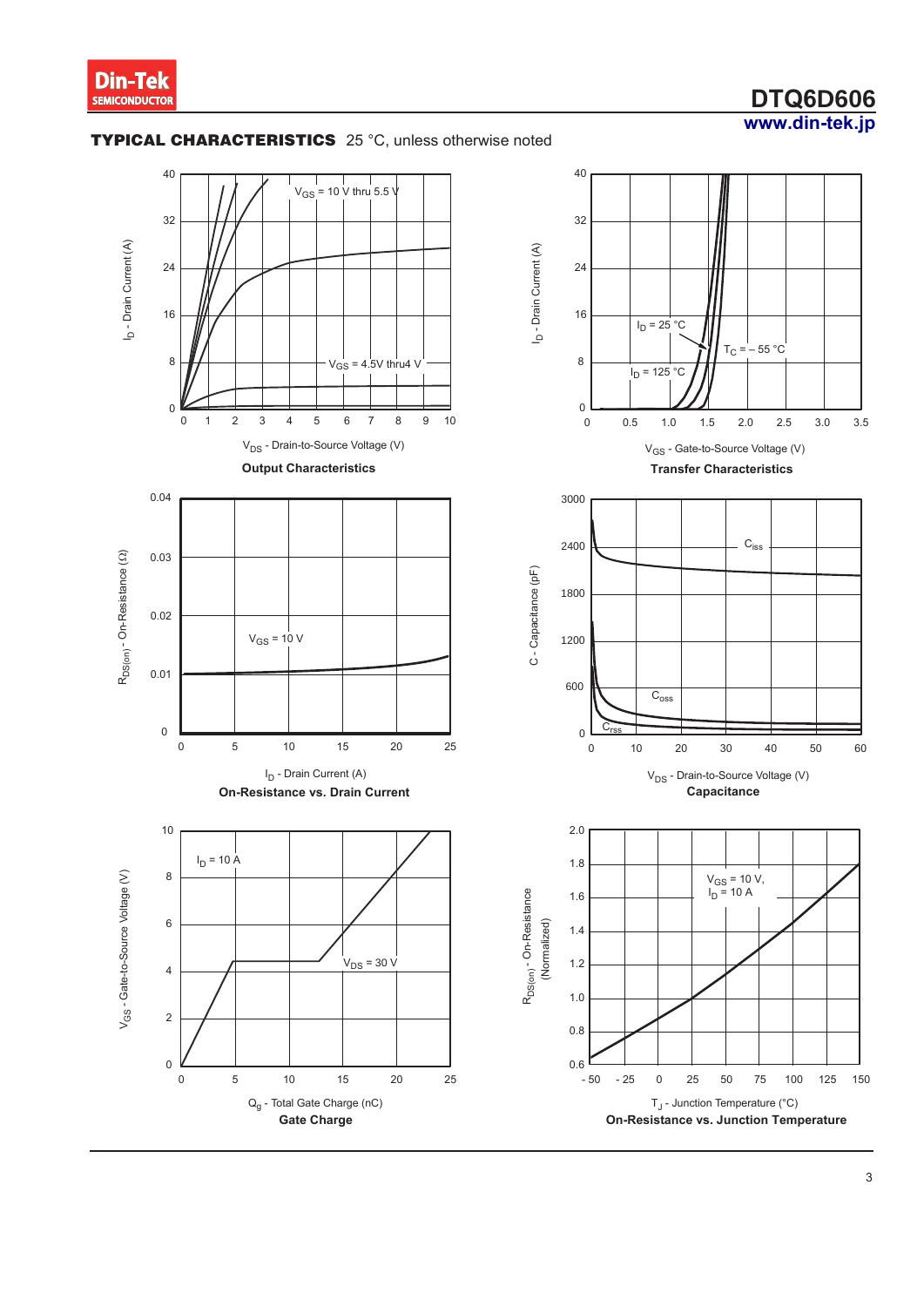### **'74D606 www.din-tek.jp**

### **TYPICAL CHARACTERISTICS** 25 °C, unless otherwise noted

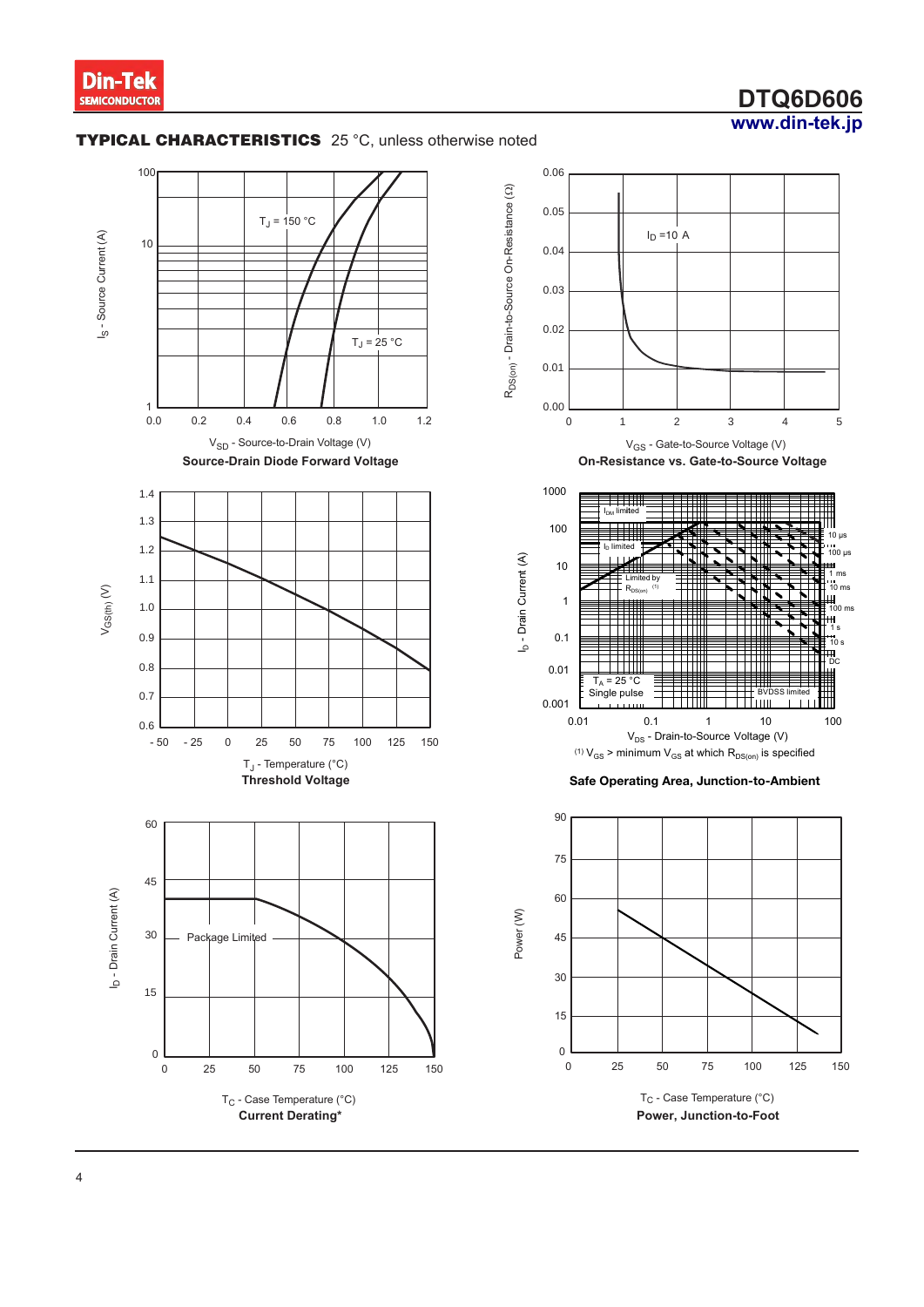

N8

 $N1$ 

 $\frac{1}{2}$ 



DFNWB5 $\times$ 6-8L-B(P1.27T0.75/0.85) PACKAGE OUTLINE DIMENSIONS



SIDE VIEW

| Symbol         | <b>Dimensions In Millimeters</b> |             | <b>Dimensions In Inches</b> |             |  |
|----------------|----------------------------------|-------------|-----------------------------|-------------|--|
|                | Min.                             | Max.        | Min.                        | Max.        |  |
| Α              | 0.700/0.800                      | 0.800/0.900 | 0.028/0.031                 | 0.031/0.035 |  |
| A1             | 0.000                            | 0.050       | 0.000                       | 0.002       |  |
| A3             | 0.203REF.                        |             |                             | 0.008REF.   |  |
| D              | 4.950                            | 5.050       | 0.195                       | 0.199       |  |
| E              | 5.950                            | 6.050       | 0.234                       | 0.238       |  |
| D <sub>1</sub> | 1.680                            | 1.880       | 0.066                       | 0.074       |  |
| E1             | 4.220                            | 4.420       | 0.166                       | 0.174       |  |
| k              | 0.200MIN.                        |             | 0.008MIN.                   |             |  |
| k1             | 0.200MIN.                        |             | 0.008MIN.                   |             |  |
| b              | 0.350                            | 0.450       | 0.014                       | 0.018       |  |
| e              |                                  | 1.270TYP.   |                             | 0.05TYP.    |  |
|                | 0.474                            | 0.626       | 0.019                       | 0.025       |  |